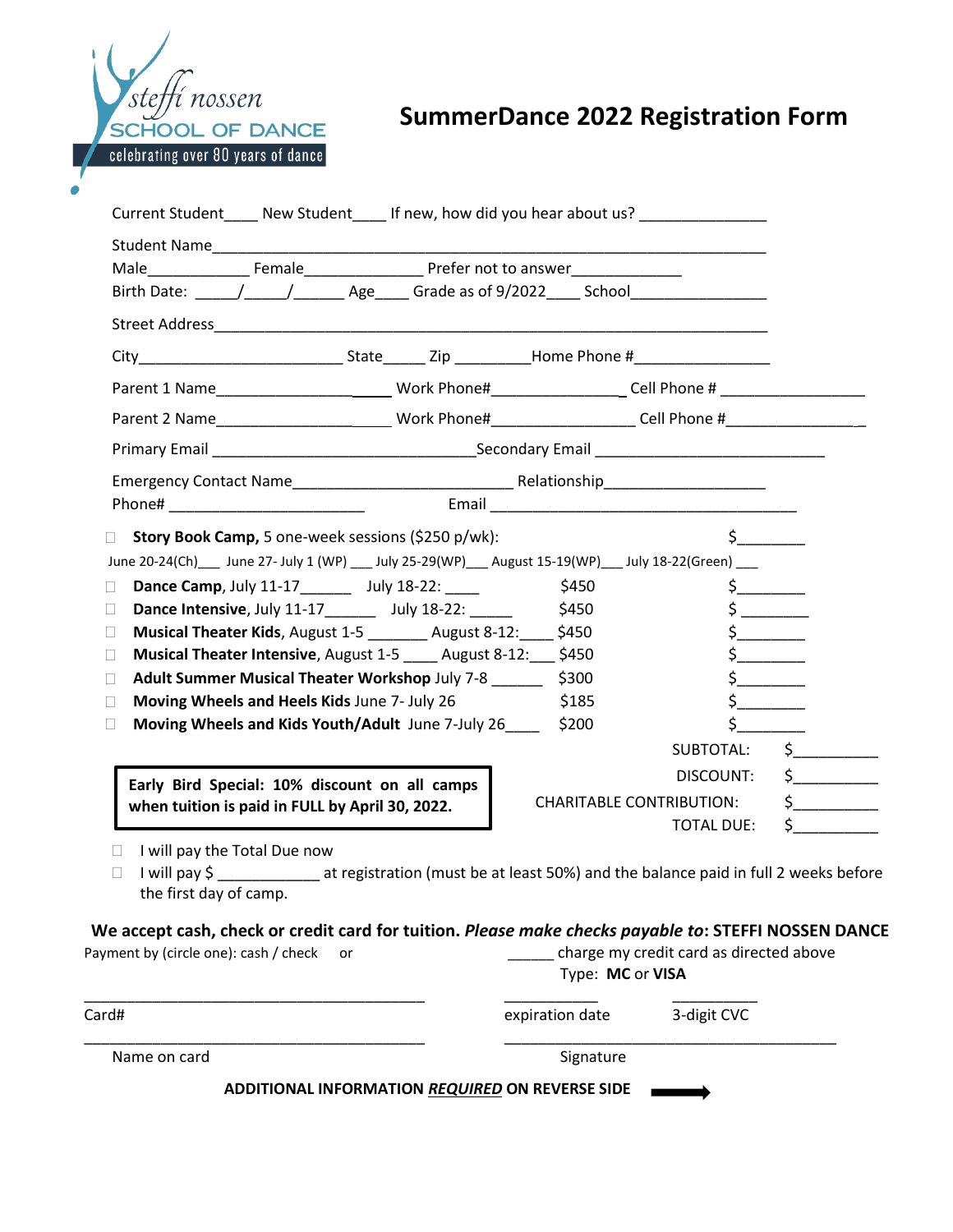## **Please share some additional information so that we may provide your child with the best possible dance experience.**

\_\_\_\_\_\_\_\_\_\_\_\_\_\_\_\_\_\_\_\_\_\_\_\_\_\_\_\_\_\_\_\_\_\_\_\_\_\_\_\_\_\_\_\_\_\_\_\_\_\_\_\_\_\_\_\_\_\_\_\_\_\_\_\_\_\_\_\_\_\_\_\_\_\_\_\_\_\_\_\_\_\_\_\_\_\_\_\_\_\_\_\_\_\_\_ \_\_\_\_\_\_\_\_\_\_\_\_\_\_\_\_\_\_\_\_\_\_\_\_\_\_\_\_\_\_\_\_\_\_\_\_\_\_\_\_\_\_\_\_\_\_\_\_\_\_\_\_\_\_\_\_\_\_\_\_\_\_\_\_\_\_\_\_\_\_\_\_\_\_\_\_\_\_\_\_\_\_\_\_\_\_\_\_\_\_\_\_\_\_\_

\_\_\_\_\_\_\_\_\_\_\_\_\_\_\_\_\_\_\_\_\_\_\_\_\_\_\_\_\_\_\_\_\_\_\_\_\_\_\_\_\_\_\_\_\_\_\_\_\_\_\_\_\_\_\_\_\_\_\_\_\_\_\_\_\_\_\_\_\_\_\_\_\_\_\_\_\_\_\_\_\_\_\_\_\_\_\_\_\_\_\_\_\_\_\_

Does your dancer have any medical conditions (e.g. allergies, medications, physical issues)?

Does your dancer have any particular emotional/behavioral issues and/or special learning needs? (We would like to best address your child's needs and enhance his/her dance experience. All information will be kept confidential).

Please list your dancer's prior dance experience:

\_\_\_\_\_\_\_\_\_\_\_\_\_\_\_\_\_\_\_\_\_\_\_\_\_\_\_\_\_\_\_\_\_\_\_\_\_\_\_\_\_\_\_\_\_\_\_\_\_\_\_\_\_\_\_\_\_\_\_\_\_\_\_\_\_\_

## RELEASE AND CONSENT FORM

\_\_\_\_\_\_\_\_\_\_\_\_\_\_\_\_\_\_\_\_\_\_\_\_\_\_\_\_\_\_\_\_\_\_\_\_\_\_\_\_\_\_\_\_\_\_\_\_\_\_\_\_\_\_\_\_\_\_\_\_\_\_\_\_\_\_\_\_\_\_\_\_\_\_\_\_\_\_\_\_\_\_\_\_\_\_\_\_\_\_\_\_\_\_\_\_\_\_

I/we understand that participation in dance classes and activities, whether in-person or online, could involve risk of personal injury, bodily harm or property damage. Despite precautions, accidents and injuries may occur. By signing this Release and Consent Form (Release), I/we (the participant and parent/guardian) assume all risks related to the use of any and all spaces used, or instruction provided, by the Steffi Nossen Dance Foundation, Inc., including the Steffi Nossen School of Dance (Steffi Nossen). I/we agree to release and hold harmless Steffi Nossen, including its teachers, dancers, staff members, employees, directors, insurers, and facilities, from any and all claims, causes of action, losses, or demands now and in the future. I/we agree that we will not hold Steffi Nossen liable for any personal injury or any property damage, which may occur on Steffi Nossen's premises, at participant's home, or elsewhere, before, during or after classes. Furthermore, I/we agree to obey the instructor, class and facility rules and take full responsibility for my/our behavior in addition to any damage I/we may cause to the facilities utilized by Steffi Nossen or such other facilities at which I/we participate. In the event that I/we should observe any unsafe conduct or conditions before, during or after my/our classes, I/we agree to report the unsafe conduct or conditions to the School Director, instructor or staff member as soon as possible.

By submitting this Release, I/we also give consent for myself or my child/ward to be photographed/ videotaped during Steffi Nossen's activities. These photos/videos are the property of and for the sole use of Steffi Nossen for promotion and display purposes, including online and through social media, and not for any other commercial purpose.

I/we accept and acknowledge the above terms and conditions and agree to them individually, and as Parent / Guardian on behalf of my child / children / ward. I agree with the above terms AND I agree and accept the payment terms as set forth in the separate participation agreement with Steffi Nossen.

| SIGNATURE OF PARENT |       |
|---------------------|-------|
| OR GUARDIAN:        | DATE: |

## **Payment & Registration Policies**

- Tuition is non-refundable. There will be no refunds or credits for missed classes.
- A \$25 fee will be assessed against all returned checks.
- We reserve the right to change classes subject to enrollment. Faculty is subject to change.

I accept and acknowledge the above terms and conditions and agree to them as a Parent/Guardian on behalf of my child/children. I agree with the above terms **AND** I agree and accept the payment terms.